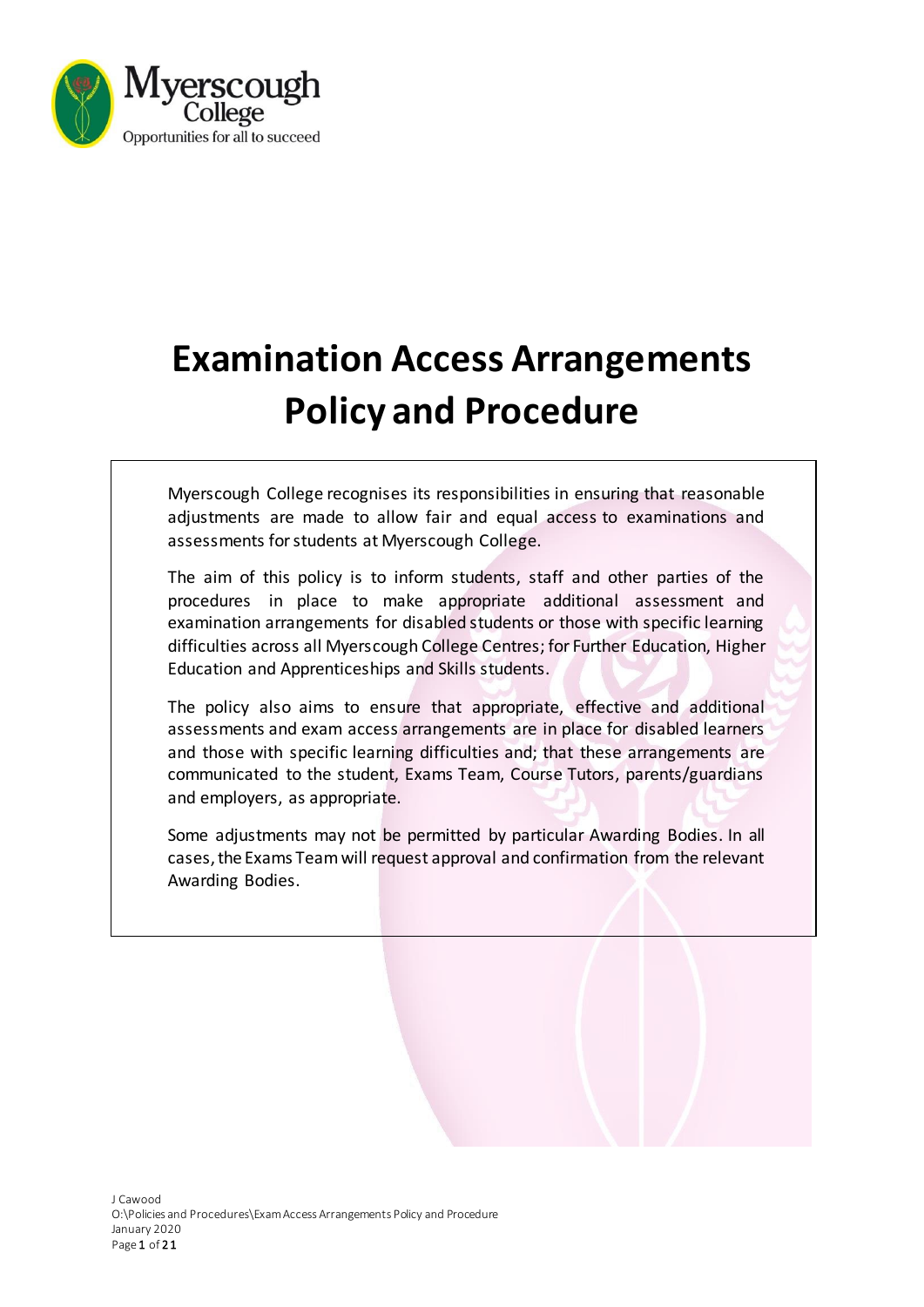# **Examination Access Arrangements and Reasonable Adjustments at Myerscough College and University Centre**

This document outlines the College's Policy on examination access arrangements. These are arrangements put in place to ensure all students have equal access to examinations. Students should not be put at a disadvantage by a learning, medical, physical, sensory or psychological difficulty they may experience. The policy is written in line with the Joint Council for Qualifications (JCQ) regulations document, which is updated annually, 'Adjustments for Candidates with Disabilities and Learning Difficulties: Access Arrangements and Reasonable Adjustments'.

Myerscough College will take every opportunity to identify students' needs from their first contact with the College and throughout their time at the College.

# **Reasonable Adjustments**

The Equality Act 2010 requires an awarding body to make reasonable adjustments where a candidate, who is disabled within the meaning of the Equality Act 2010, would be at a substantial disadvantage in comparison to someone who is not disabled. The awarding body is required to take reasonable steps to overcome that disadvantage.

The Equality Act 2010 defines disability as a 'physical or mental impairment which has a substantial and long-term effect on someone's ability to carry out normal day to day activities

A candidate has a 'special educational need' as defined in the SEND code of practice: 0 to 25 years. "Children have special educational needsif they have a learning a learning difficulty or disability which calls for special educational provision to be made for them."

The Equality Act 2010 definition of disability includes "substantialand long-term sensory impairments such as those affecting sight or hearing, mental health difficulties and long-term health conditions such as asthma, diabetes, epilepsy and cancer. Children and young people with such conditions do not necessarily have SEN, but there is a significant overlap between disabled children and young people and those with SEN."

A student with a disability or difficulty, which has a substantial and long-term effect on performance in examinations, may qualify for access arrangements.

Access Arrangements are agreed before an assessment or examination and before the published deadline dates. They allow a candidate with special educational needs, disabilities or temporary injuries to:

• Access the assessment-show what they know and can do without changing the demands of the assessment.

The intention behind an access arrangement is to meet the particular needs of an individual candidate without affecting the integrity of the assessment. Access arrangements can only be applied for if the candidate meets all of the following criteria: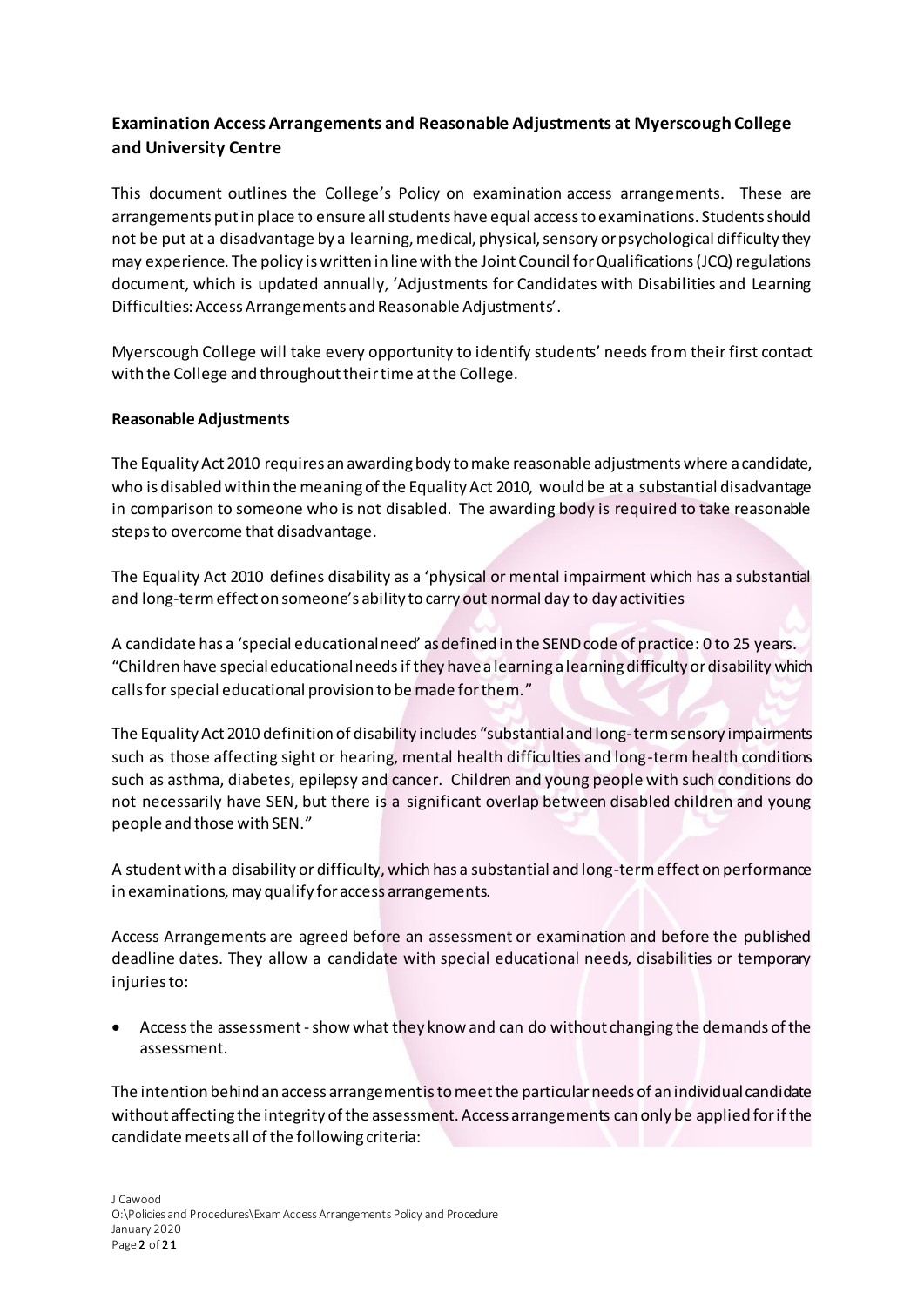- They must be disabled within the meaning of the Equality Act 2010\*
- The Access Arrangement/s being applied must be their normal way of working
- Their disability is persistent and significant
- There must be evidence of the candidate's current difficulties and how they substantially impact on teaching and learning in the classroom

Teaching staff must provide evidence of the need and the provision of reasonable adjustments in the classroom to meet the candidate's needs due to their disability.

Written confirmation must be provided to say that without the Access Arrangement applied for, the candidate would continue to be at a substantial disadvantage.

#### **Special Consideration**

Special consideration is a post examination adjustment to a candidate's mark or grade to reflect temporary injury, illness or other indisposition at the time of the examination/assessment, requiring authoritative support and at the discretion of the examining body.

#### **Who is Eligible for Examination Access Arrangements?**

Students who have been formally identified as having a condition, which adversely affects their ability to learn or take tests and examination, may be eligible for examination access arrangements. The criteria by which individuals are identified are set out clearly by the JCQ. The decision is based on whether the candidate has a substantial and long-term impairment, which affects their ability to display their knowledge within an assessment situation. Students may have a range of diagnosed conditions or disabilities requiring 'reasonable adjustments' to be made for them.

The following are two examples where a student would be granted a separate invigilation:

A student with depression who has been under Child and Adolescent Mental Health Services (CAMHS), and there is written evidence from the tutor and the Inclusive Learning Team as to how they differentiate the learning environment for this student.

A student with an established medical condition or formally recognised social, emotional and behavioural difficulties, and seeks support in College.

Where a student simply panics on the days running up to the examination or becomes anxious, then they would not be eligible for access arrangements but be seated more appropriately within the main examination hall.

Students with special educational needs are not automatically eligible for access arrangements. For example, a student with a slight hearing impairment, a previous diagnosis of 'mild dysle xia' or a physical disability that does not affect performance in an examination may not meet the criteria for access arrangements.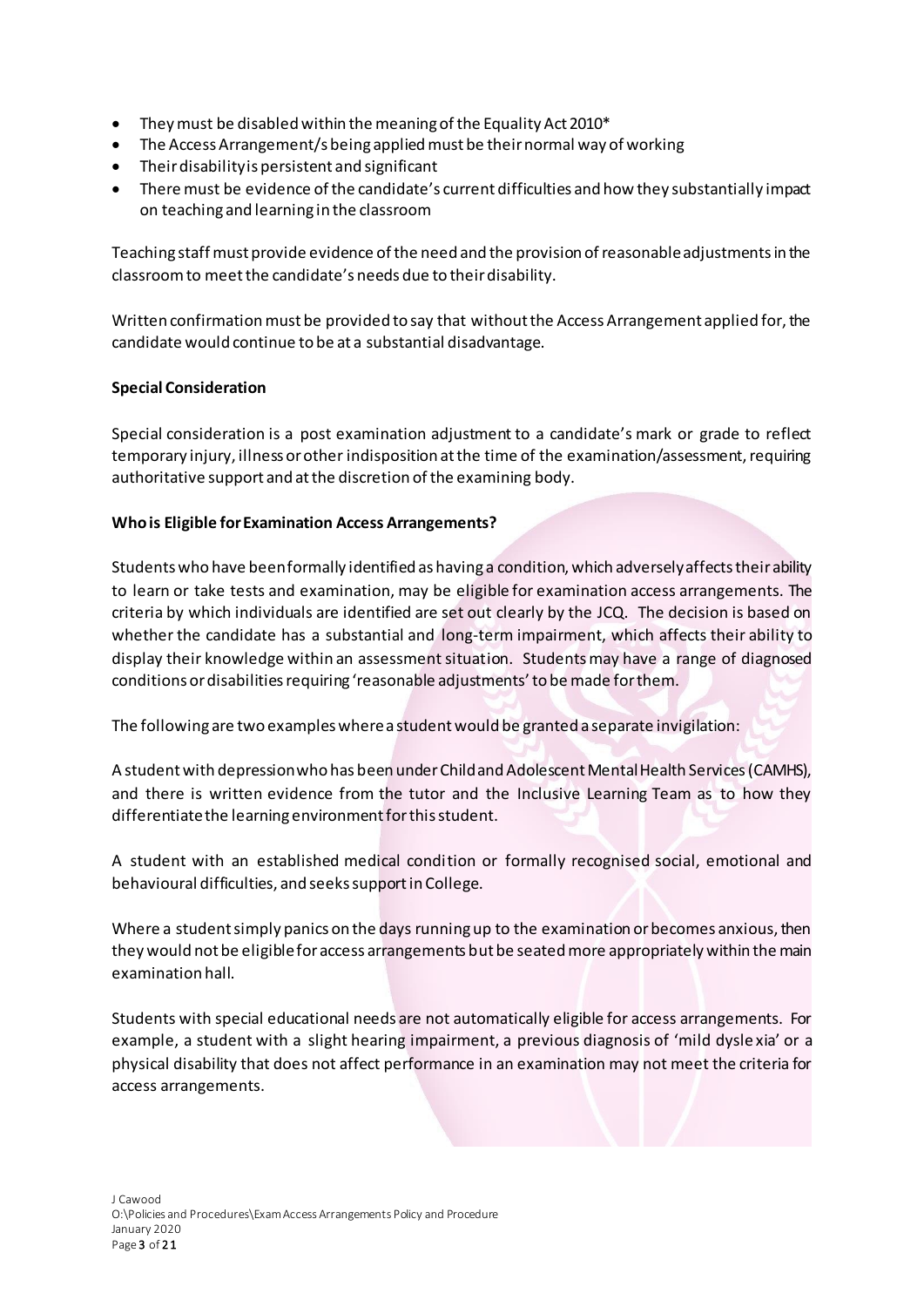However, when concerns are raised about a particular student, information from all teaching and support staff is sought to see if similar concerns are confirmed by others, prior to the implementation of access arrangements.

Access Arrangements may vary due to the different demands in some subject areas. If this is the case, then access arrangements may be awarded only forthose subjects, or adapted and changed for other subjects. All access arrangements decisions are based in line with the student's normal way of working.

# **Access Arrangements for Candidates with Disabilities and Learning Difficulties**

Cognition and learning needs e.g., students with general or specific learning difficulties (Dyslexia and Dyscalculia)

Candidates with learning difficulties may require for example:

- supervised rest breaks
- extra time
- a computer reader or a reader
- read aloud or an examination reading pen
- a word processor
- a scribe
- a prompter
- a practical assistant
- coloured overlays
- coloured/enlarged papers
- modified language papers

Please note: the candidate must have an impairment in their first language which has a substantial and long-termadverse effect. A candidate does not have a learning difficulty simply because their first language is not English.

# **Communication and Interaction Needs**

E.g. Autistic Spectrum Condition (ASC), Speech, Language and Communication Needs (SLCN) Candidates with communication and interaction difficulties may require for example:

- supervised rest breaks
- extra time
- a computer reader or a reader
- read aloud or an examination reading pen
- modified language papers
- a word processor
- a scribe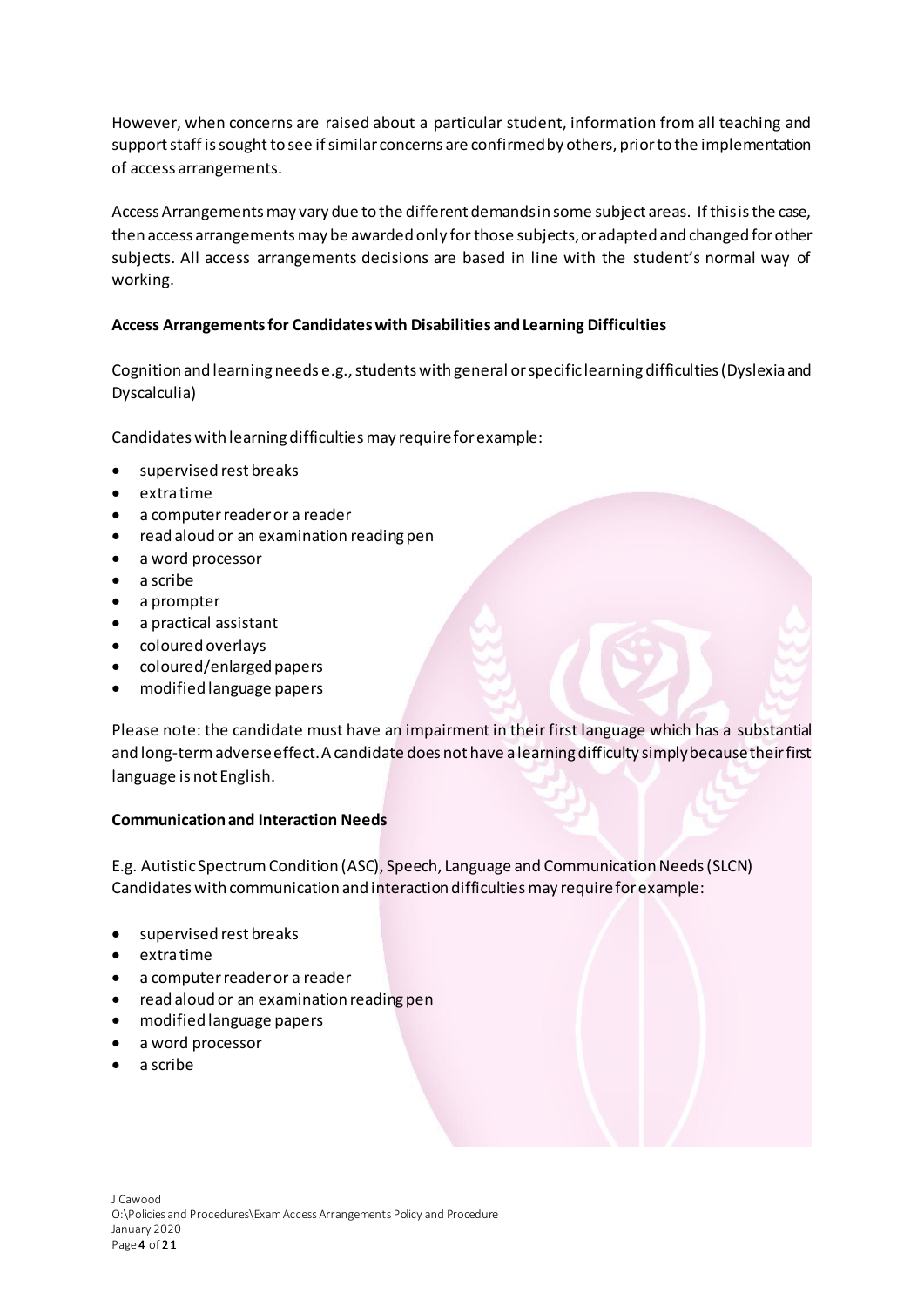# **Sensory and Physical Needs**

E.g., Hearing Impairment (HI), Multi- Sensory Impairment (MSI), Physical Disability (PD), Vision impairment (VI.)

Candidates with sensory and physical needs may require for example:

- supervised rest breaks
- extra time
- a computer reader or a reader
- read aloud or an examination reading pen
- a word processor
- a scribe
- a live speaker
- a Sign Language Interpreter
- a practical assistant
- braille papers, modified enlarged and/or modified language papers

# **Social, Emotional and Mental Health Needs**

E.g., Attention Deficit Disorder (ADD), Attention Deficit Hyperactivity Disorder (ADHD) Mental Health Conditions.

Candidates with Social, Emotional and Mental Health needs may require for example:

- supervised rest breaks
- a prompter
- a known invigilator
- separate invigilation within the centre
- extra time
- a word processor
- a computer reader or a reader
- read aloud or an examination reading pen
- a scribe

# **English as an Additional Language**

Up to 10% extra time may be awarded for students who have lived in the UK for less than three years, providing they arrived with prior knowledge of English. If English is not be spoken at home; they will be granted extra time for the use of a bilingual dictionary. Due to the nature of set assessment objectives, this provision will not be awarded in GCSE's where the student's level of English language is being tested.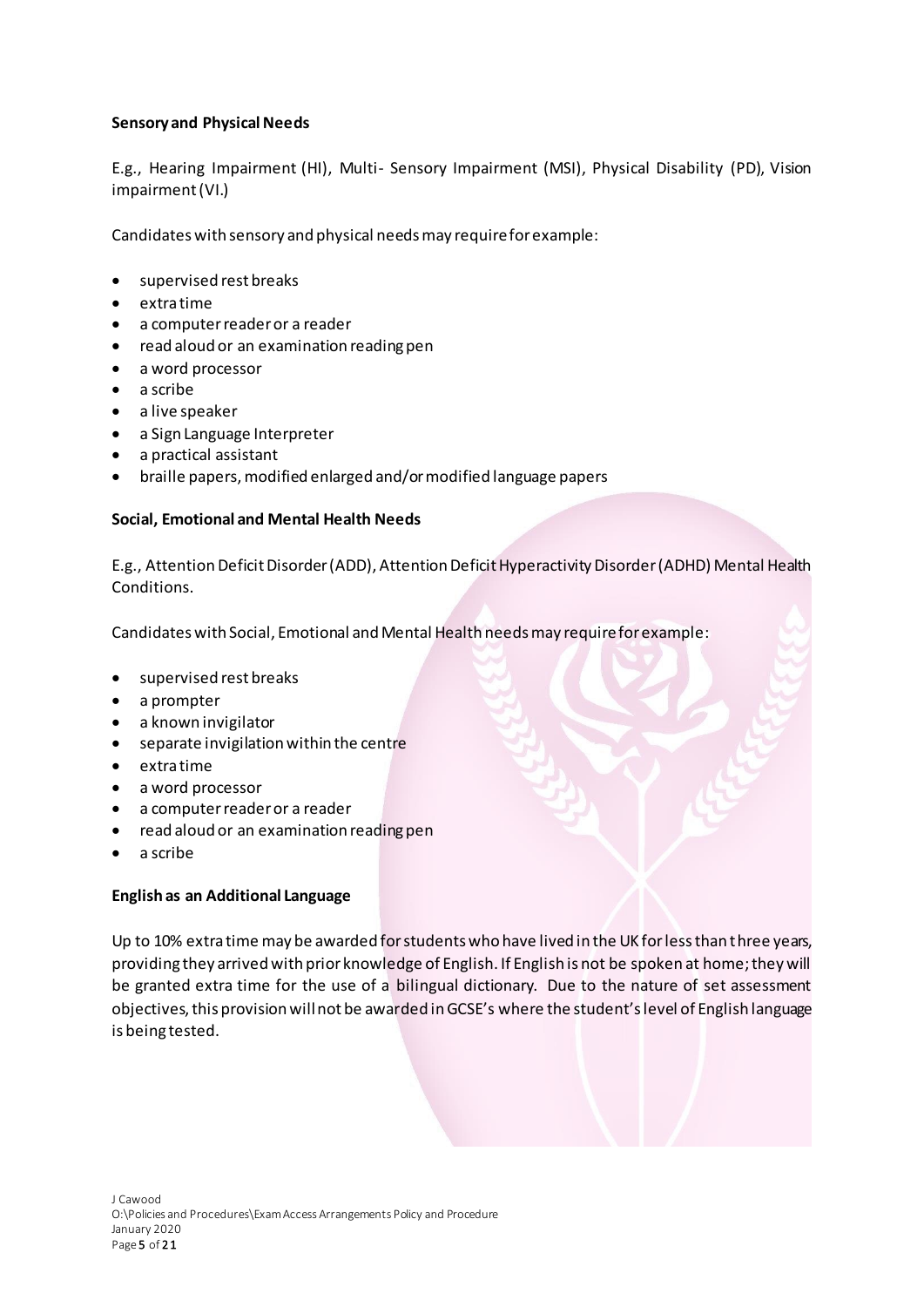# **Access Arrangements Procedures**

Referral points:

**Application** – students are asked to provide details of any SEND or medical need on application forms; students will then be contacted by the Transition Team for further details. Contact may be made with previous school, college or agency to provide further information.

**Interview**– a member of the Inclusive Learning Team is available to meet and discuss support needs with individuals. Normal way of working and additional support needs/SEND would be recorded on the College MIS system and displayed on the student electronic learning plan.

**Enrolment**- a member of the Inclusive Learning Team is available to meet and discuss support needs with individuals. Normal way of working and additional support needs/SEND would be recorded on the College MIS system and displayed on the student electronic learning plan. Students are invited to sit the EAA assessments during enrolment if available.

**Induction** – students are again provided with the opportunity to declare an additional learning need through in class questionnaires, and EAA assessments are arranged with students who identify a need at this point.

**On Course** – students who present with SEND or medical needs can be referred to the EAA Team throughout the year, if it is felt Access Arrangements would benefit the student and these are related to their normal way of working. However, all referrals need to be made well before the ex amination board deadline dates.

# **Access Arrangements Process**

If a student requires EAA, the Inclusive Learning Team will ensure that teaching staff and support staff are aware of support needs at the start of the course. This ensures that the student has access to support throughout the year and that any access arrangements assigned are the student's normal way of working.

If a tutor or other support staff identifies a student as requiring access arrangement needs, then the following procedures should be followed:

- Staff should complete a normal way of working form and email the EAA team requesting an EAA assessment, outlining the difficulties the student presents within the assessment and classroom setting.
- This applies in all circumstances, including students who have previously had access arrangements and ensures the EAA Team have up to date evidence of their needs.
- This applies to all examinations and assessment scenarios across College.
- When a referral is received, the student will be invited to meet a member of the EAA Team.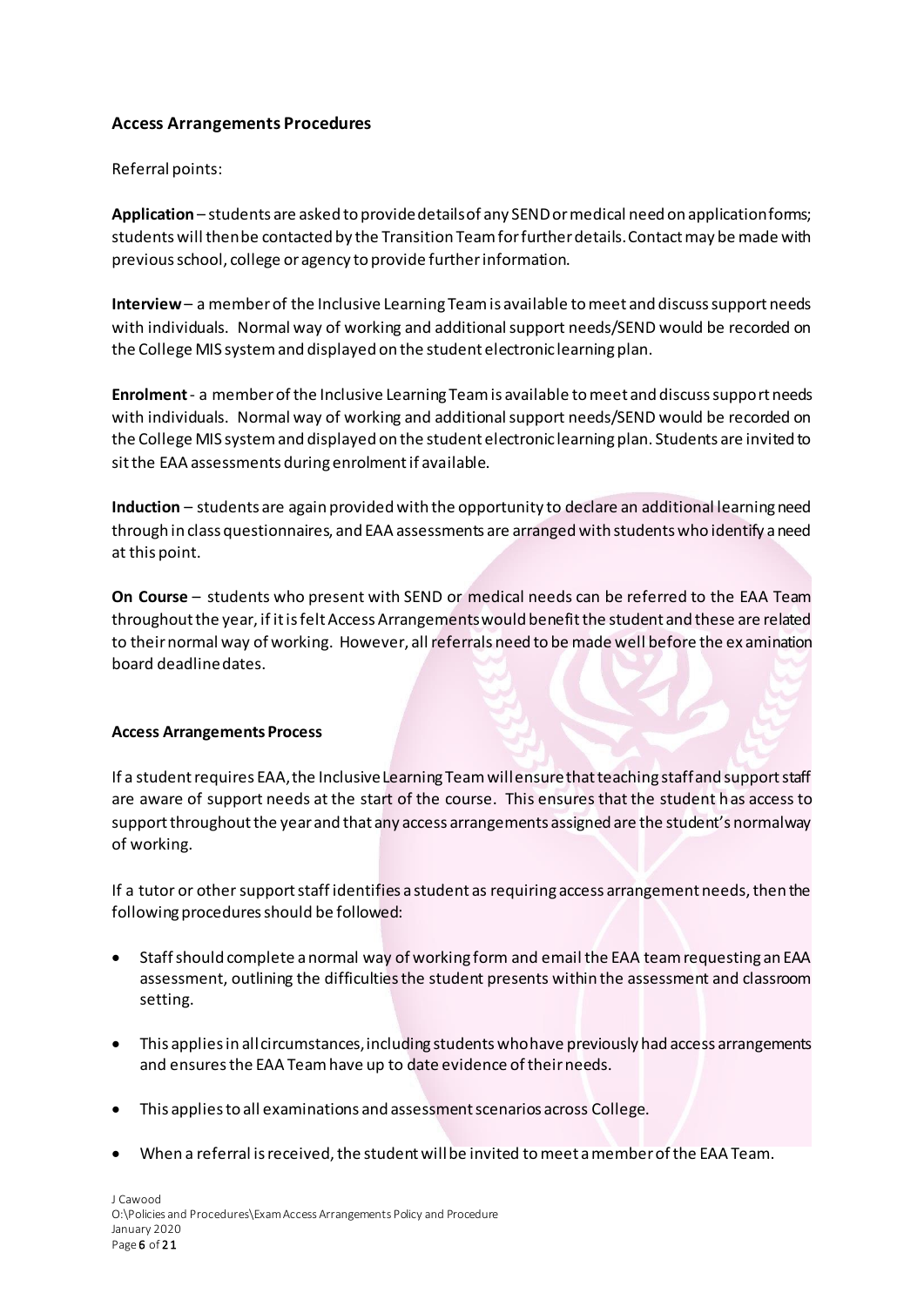- Outcomes of the meeting will be recorded on the College MIS systems.
- When referring a student, staff should give as much detail as possible about the nature of a student's needs.
- During interviews, the EAA Team will check the student's eligibility and discuss the most appropriate course of action for them.
- The Exams Team will then submit a request with evidence to the Exam Board, who must approve the application before the arrangement can be put in place.
- Work-place learners are encouraged to disclose exam access arrangements needs on their application form and at interview. A member of the work-based Inclusive Learning Team will follow up any disclosure and arrange an access arrangements assessment, if required.
- Higher Education students are encouraged to disclose exam access arrangements needs on their application form. They will be contacted by the Inclusive Learning Team and will be offered guidance on applying for Disabled Students Allowance, if appropriate.
- Early referral is essential for any access arrangement, as it must be linked to the student's normal way of working. The student should have had this support throughout the year.

#### **Evidence needed to apply for Examination Access Arrangements**

There are a number of pieces of evidence that can be used to apply for EAA to JCQ:

- Form 8 reports completed by specialist tutors
- Data Protection notice signed by the student
- Subject teachers –examples of work appropriate and support given in class or evidence from test or mock exams
- Results from baseline tests such reading and writing tests
- Medical reports outlining significant medical needs and disability
- An educational psychologist report which explicitly identifies a learning difficulty
- A speech therapy report with a diagnoses of a severe language impairment

#### **Evidence to support an application for Examination Access Arrangements**

All examination arrangements awarded have to be supported by documentary evidence kept on file.

JCQ inspections take place annually and must have the requested evidence available; failure to comply with the regulations can result in institutional malpractice, which may affect the candidate's result(s).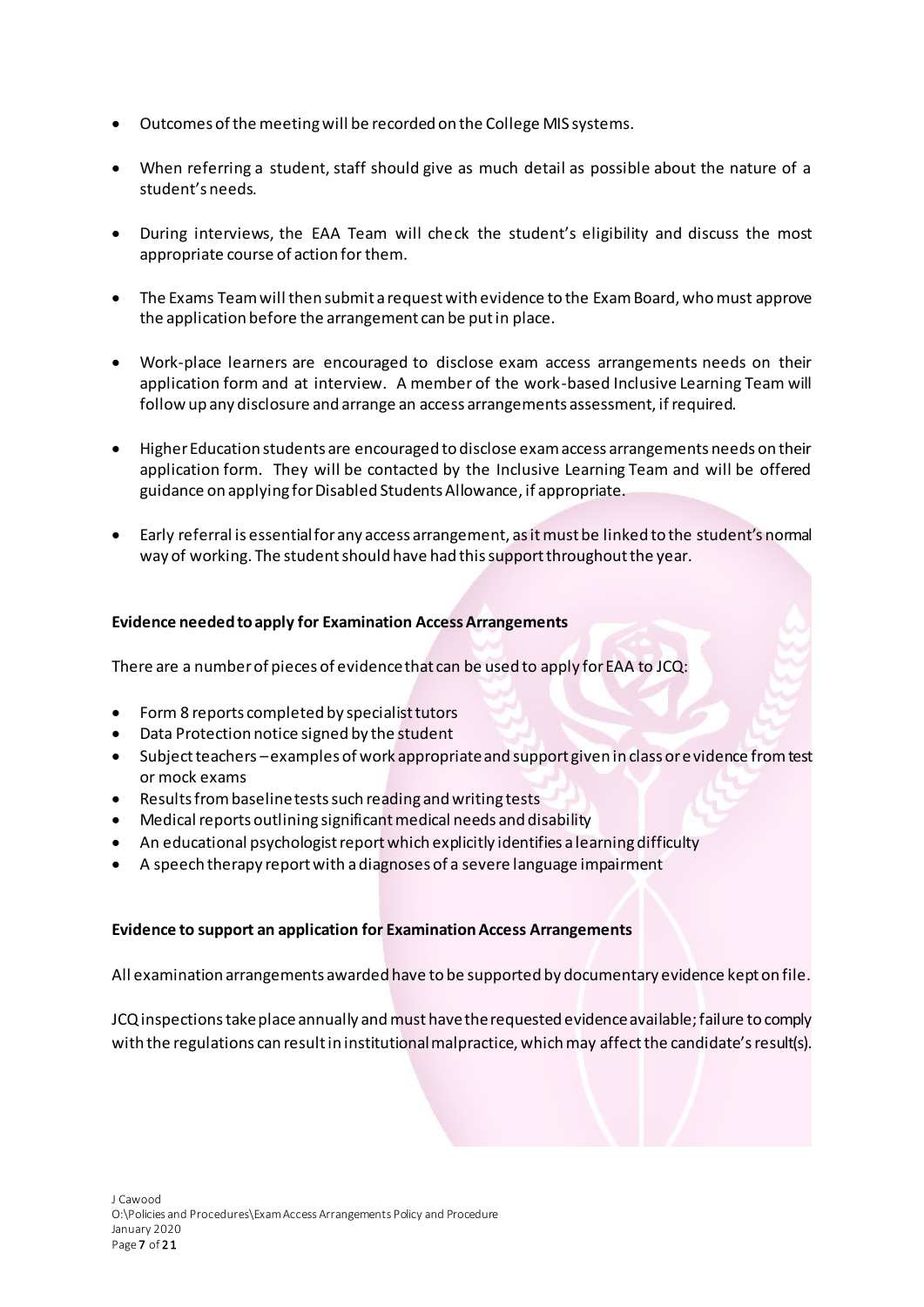The College will hold evidence in its files that can be inspected at short notice. This can include:

- Supporting statements from teaching staff and the Inclusive learning team, if applicable, identifying the student's current difficulties in classroom and examinations, and the adjustments that are in place in the classroom and exams
- Educational Psychologist reports
- Speech Therapist reports
- Occupation Therapist reports
- Letters from hospital consultants and other medical practitioners in support of e.g. epilepsy, asthma, diabetes, Carpal Tunnel Syndrome.
- Reports from Hearing Impairment (HI) and Visual Impairment (VI) advisory teachers
- Copies of Statements of Educational Needs, or Education, Health Care Plan (EHCP)
- Permission from the exam board for the arrangement
- A signed copy of the Form 8 or Form 1 by College's designated assessor
- Letters from outside agencies such as CAHMS (Children and Adolescent Mental Health Services) and other mental health professionals

In cases where a GP has provided medical letters for anxiety or depression, then the normal way of working evidence must show that the College has been working with this student to ensure that they are not at a disadvantage. If the teaching staff are unable to provide this information, then the access arrangement cannot be awarded.

#### **Data Protection**

Students will have to sign a Data Protection Notice giving the College permission to make an application online to JCQ. Failure to do so will mean that an application cannot be made and examination arrangements cannot be granted.

#### **Parent/Carer Concerns**

It is important if you think your son or daughter may have special educational needs or disability and would benefit from Exam Access Arrangements, that you talk to their teaching team or Inclusive Learning as early as possible to ensure Examination Board's deadline dates are met.

Parents and carers may be required to obtain letters from other professionals to support an application when a student requires arrangements due to psychological, behavioural, sensory or communication difficulties. Parents and carers should be aware that the regulations state that access arrangements cannot be put in place purely on the evidence of a medical professional. A medical letter will trigger an internal investigation, but there needs to be internal evidence found to support such an application.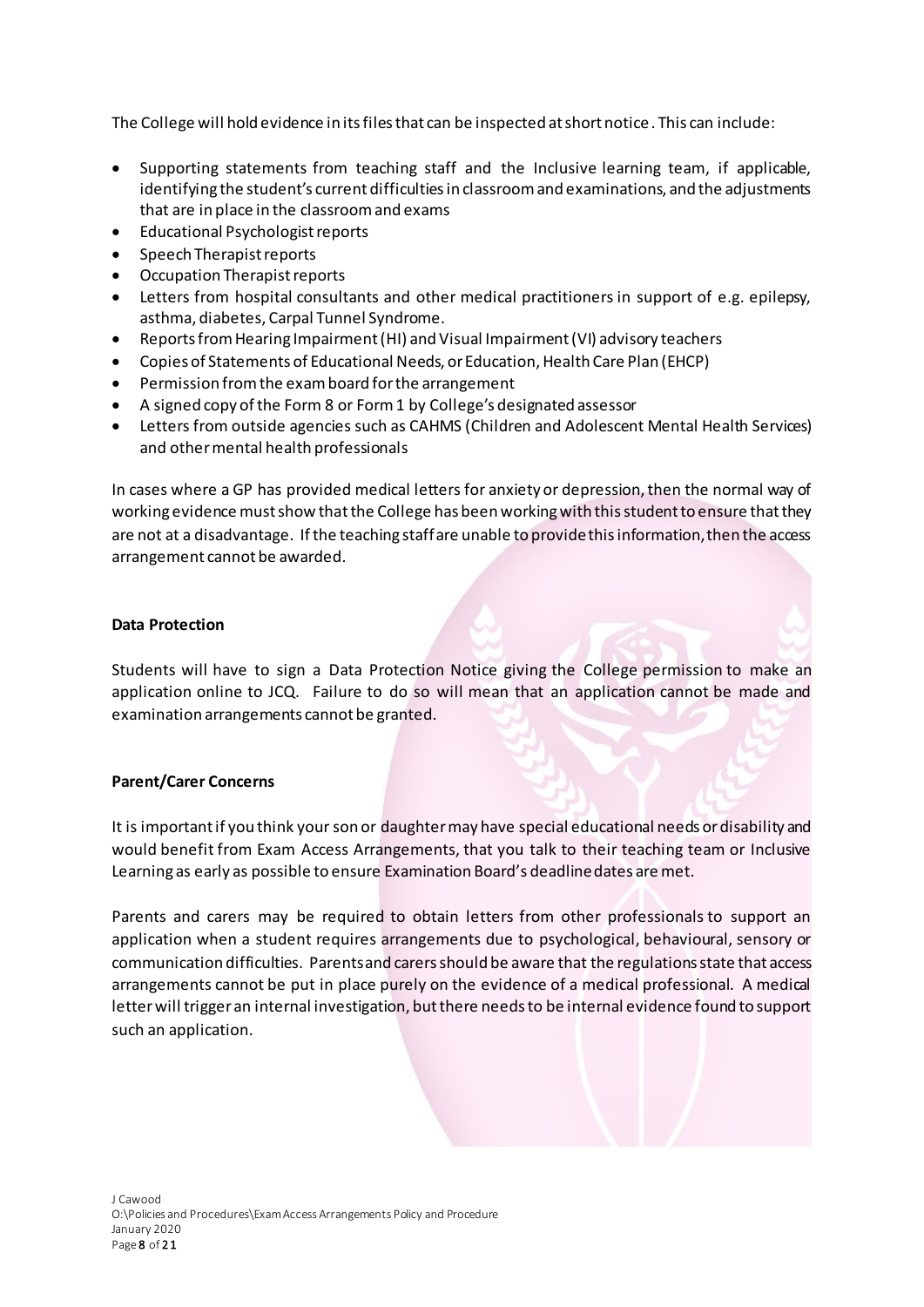#### **Withdrawal of Access Arrangements**

If a student chooses continually not to use the agreed access arrangements either because their needs change or they do not feel it aids their learning or achievement, then access arrangements can be removed.

If the Specialist Assessor considers that access arrangements cease to be the students' 'normal way of working', they reserve the right to withdraw the permission, providing written confirmation to parents/carers.

# **Vocational Qualifications**

Students entered for an examination set by an awarding body that is not regulated by JCQ, may find that the rules regarding access arrangements are different. The awarding bodies set their own rules regarding access arrangements and their use in specific subjects, e.g. reader not being permitted in qualifications awarded by the 'Royal College of Veterinary Surgeons.'

#### **Access Arrangements Responsibilities**

A student's access arrangements requirement is determined by the Exam Access Arrangements Team. Ensuring there is appropriate evidence for a student is the responsibility of all: student, tutors, parents and Inclusive Learning team.

Completing access arrangement applications online to awarding bodies is the responsibility of the EAA Team.

Rooming for access arrangements is the responsibility of the Exams Team.

Invigilation, rooms and support for access arrangements candidates, as defined in the JCQ access arrangements regulations, will be organised by the Exams Team with the support of the EAA Team.

The Exam Team ensures that approved access arrangements are applied for and securely stores all access arrangements documentation and evidence.

Access Arrangement Assessments are carried out by a team of Specialist Tutors who have successfully completed a 'post graduate course at or equivalent to Level 7, including at least 100 hours relating to individual specialist assessment and/or a specialist assessor with a current SpLD Assessment Practicing Certificate, as awarded by PATOSS, Dyslexia Action or BDA and listed on the SASC website, who may conduct assessments to be recorded in section C of form 8 and where necessary undertake full diagnostic assessment.'

Exam Access Arrangements are overseen by the Exam Access Co-ordinator and Specialist Tutor.

Access Arrangements are processed and implemented by the Examination Team which is overseen by the Head of Exams.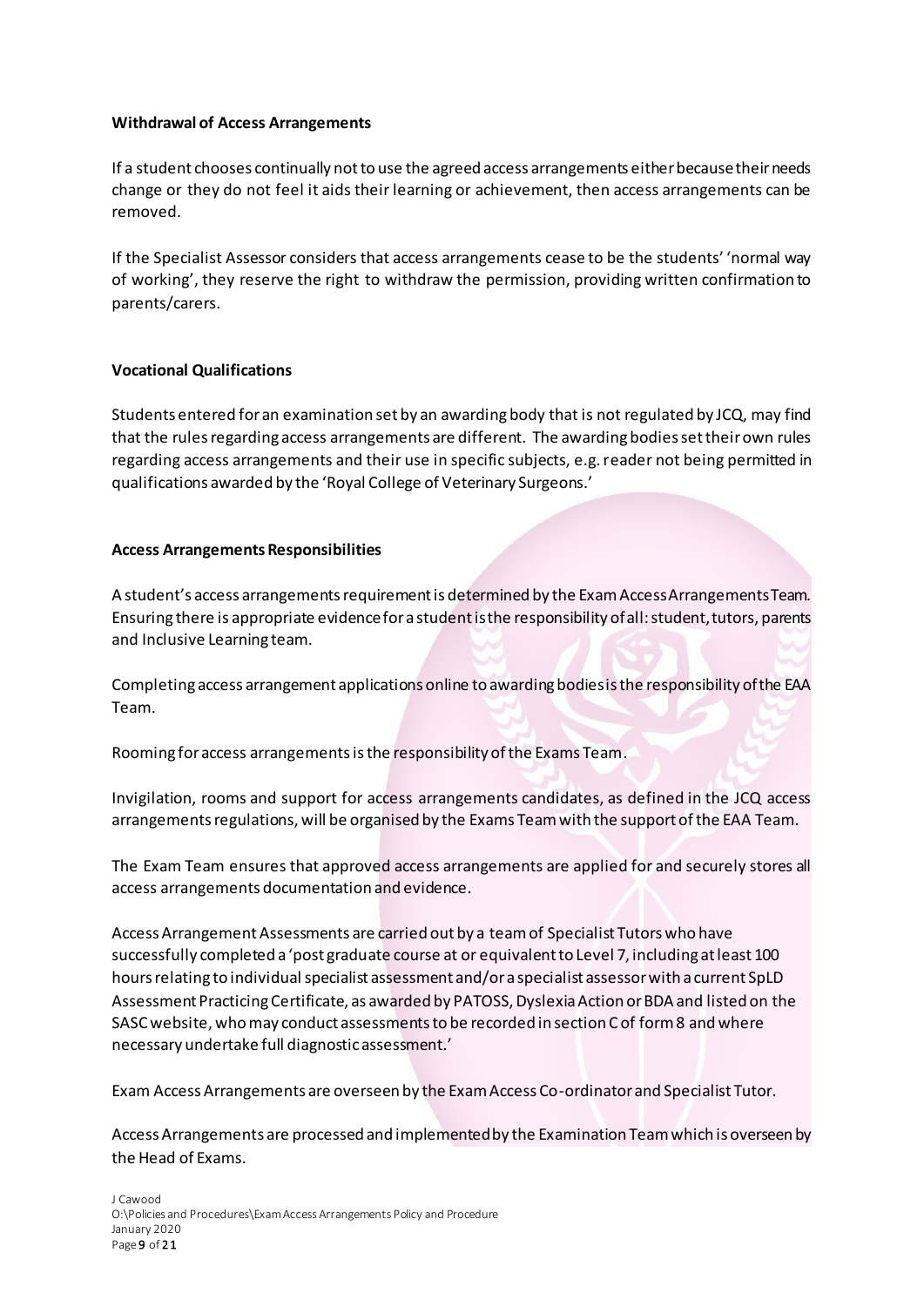#### **Examples of Exam Access Arrangements**

- A small shared room can be categorised as having 4, 10 or 20 people within it.
- Rest breaks are 10 minutes every hour, unless otherwise specified.
- Main examination hall/room (may be the sports hall seating or a large classroom)
- Word Processor or use of a PC (Small to medium sized room containing PC's and or laptops for those with permission to type examinations, some of whom may have extra time)
- Reader: this can be either a shared reader between a group of 5 students or on a 1:1 basis.

# **How do Staff and Parents know whether a Student has Access Arrangements**

When a need for access arrangements has been identified, the relevant parties are informed:

Further Education students are sent letters home addressed to parent if under the age 18.

Higher Education students, tutors and the Exams Team are informed via their College email

Further Education staff are made aware via the College MIS system on the students ILP, exams tab.

A list of those who receive Access Arrangements is made available to all staff via the College MIS system on the students ILP, exams tab.

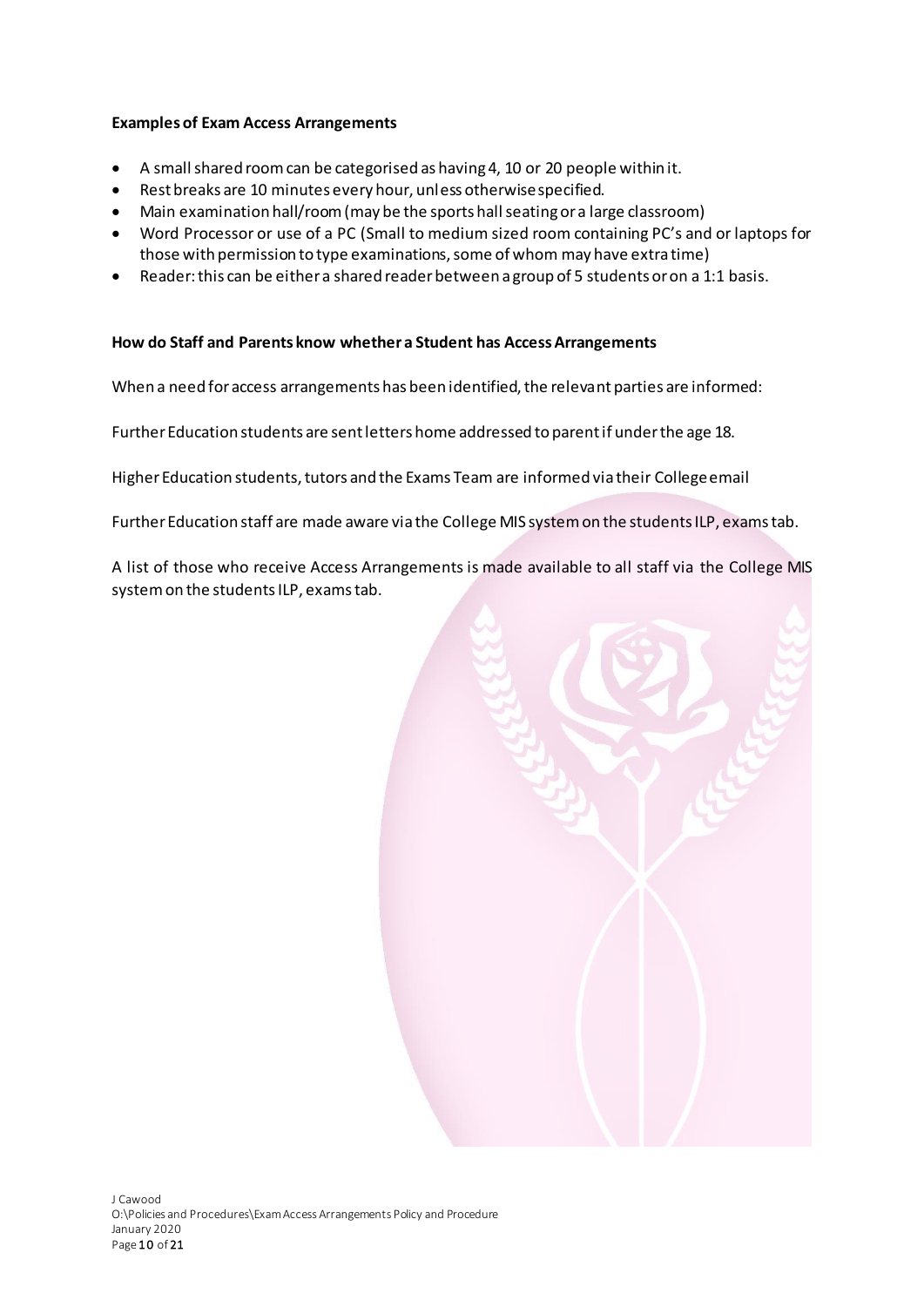#### **Exam Access Arrangements Flow Chart**

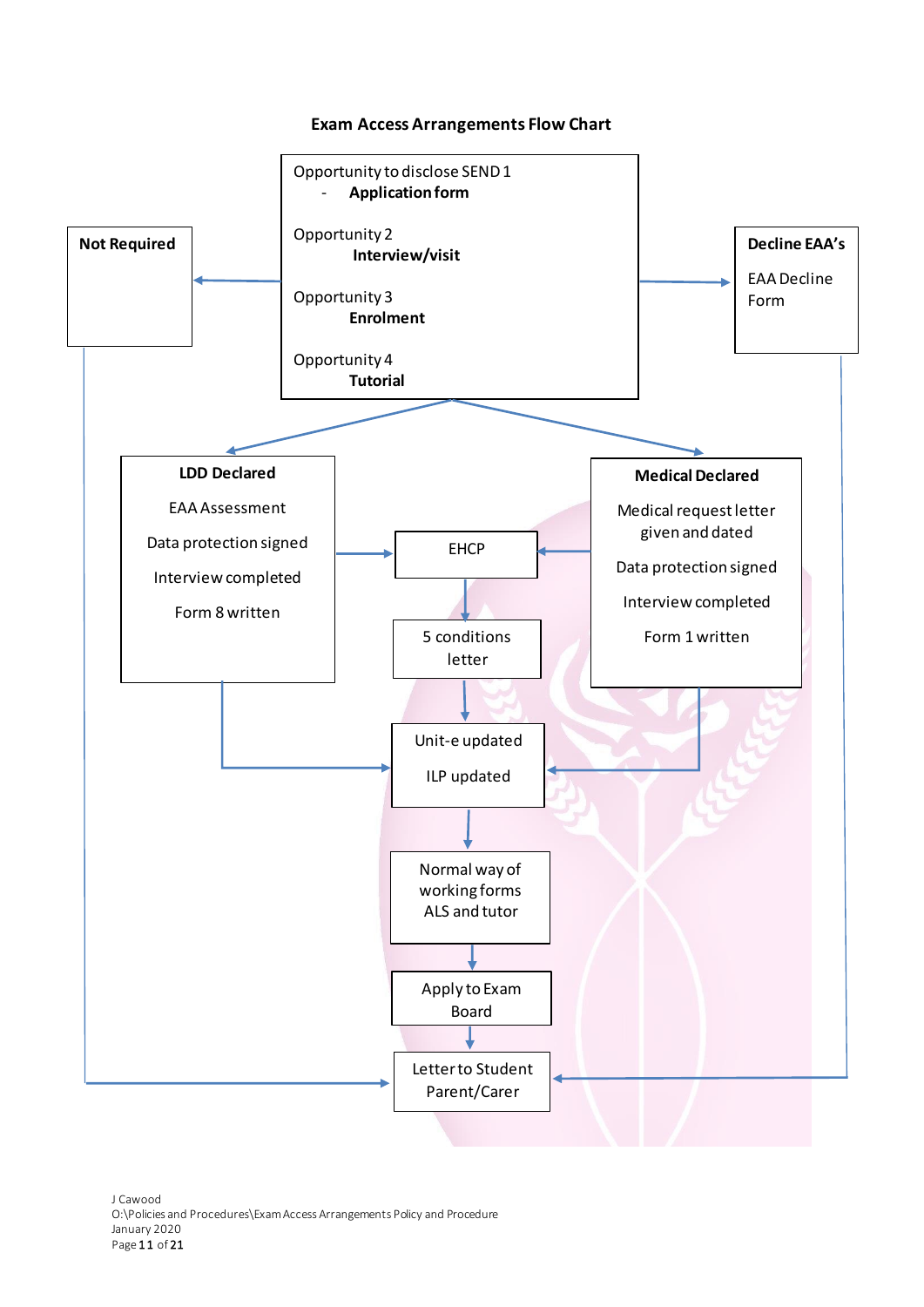# **Documents Associated with this Policy**

- Joint Council of Qualifications (2020) Access Arrangements and Reasonable Adjustments. 2017- 2018. Joint Council of qualifications. Available at[: https://www.jcq.org.uk/exams-office/access](https://www.jcq.org.uk/exams-office/access-arrangements-and-special-consideration/regulations-and-guidance/acce)[arrangements-and-special-consideration/regulations-and-guidance/acce](https://www.jcq.org.uk/exams-office/access-arrangements-and-special-consideration/regulations-and-guidance/acce) [Accessed:11 June 2020]
- Legislation.gov.uk. (2010). Equality Act 2010. Available at: http://www.legislation.gov.uk/ukpga/2010/15/contents [Accessed 9 June 2020].
- Myerscough SEND Policy
- Myerscough Inclusive Learning Policy

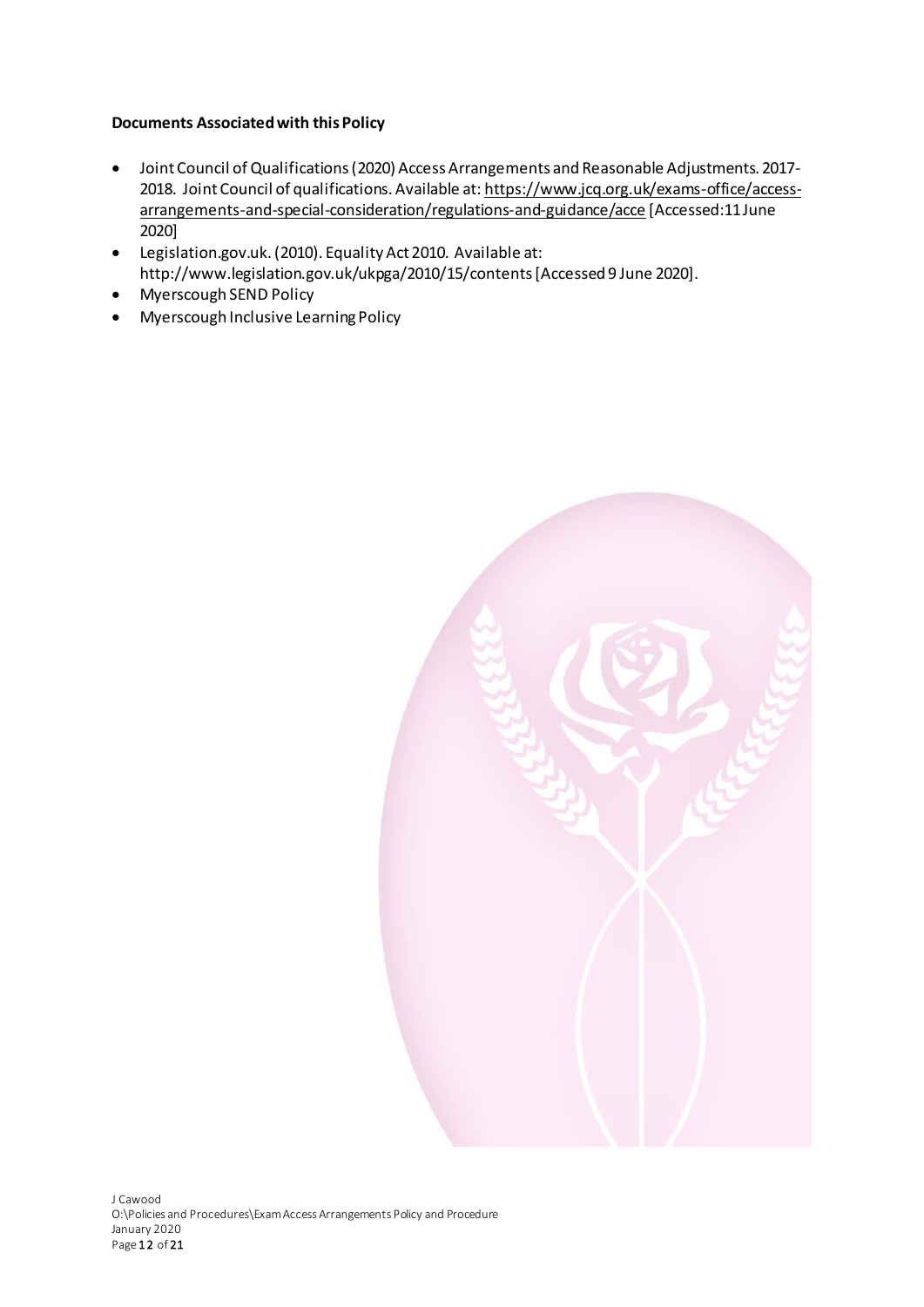| <b>Access Arrangements</b> | Why can apply for this                                                                                                                                              | <b>Evidence to include on the Normal</b>                                                                                                                                                                                                                                                                    | Evidence required for the exam                                                                                                                                                                                                                                                                                                                                                                                                                                 |
|----------------------------|---------------------------------------------------------------------------------------------------------------------------------------------------------------------|-------------------------------------------------------------------------------------------------------------------------------------------------------------------------------------------------------------------------------------------------------------------------------------------------------------|----------------------------------------------------------------------------------------------------------------------------------------------------------------------------------------------------------------------------------------------------------------------------------------------------------------------------------------------------------------------------------------------------------------------------------------------------------------|
|                            |                                                                                                                                                                     | <b>Way of Working</b>                                                                                                                                                                                                                                                                                       | board                                                                                                                                                                                                                                                                                                                                                                                                                                                          |
| 25% Extra Time             | Learning difficulty, physical or physiological<br>requirement or hearing/visual impairment,<br>which has an adverse effect on the student's<br>speed of processing. | Indicate the nature of the student's<br>processing problem and how it is<br>supported in the classroom.<br>Include examples of unfinished<br>timed assessment work where<br>possible, e.g. in class test.<br>Discuss with the student how extra<br>time would be used and record the<br>student's comments. | Normal Way of Working completed<br>on ILP<br>Examples of student's work where<br>appropriate<br>Inclusive Learning Normal Way of<br>Working Form where appropriate.<br><b>Statement of Special Educational</b><br>Need or Form 8 identifying below<br>average standardised scores on<br>processing speed or reading and<br>writing speed. Or<br>A letter on headed paper written by<br>a specialist tutor and supported<br>with professional medical evidence. |
| A Reader/Computer          | Learning difficulty or visual impairment that                                                                                                                       | Outline the differences the student                                                                                                                                                                                                                                                                         | Normal Way of Working completed                                                                                                                                                                                                                                                                                                                                                                                                                                |
| Reader                     | leads to students performing significantly<br>lower than their peers in either reading<br>speed, accuracy or comprehension.                                         | experiences in class, indicate that<br>the student performs significantly<br>below their peers in reading<br>accuracy, comprehension or speed.<br>Describe how this is supported in<br>class and confirm that reading<br>support is the student's normal way<br>of working.                                 | on ILP.<br>Inclusive Learning Normal Way of<br>Working Form where appropriate.<br>Specialist Assessment Form 8,<br>showing below average score in<br>reading accuracy, comprehension or<br>speed. Or<br>A letter on headed paper written by<br>a Specialist Tutor and supported<br>with professional medical evidence.                                                                                                                                         |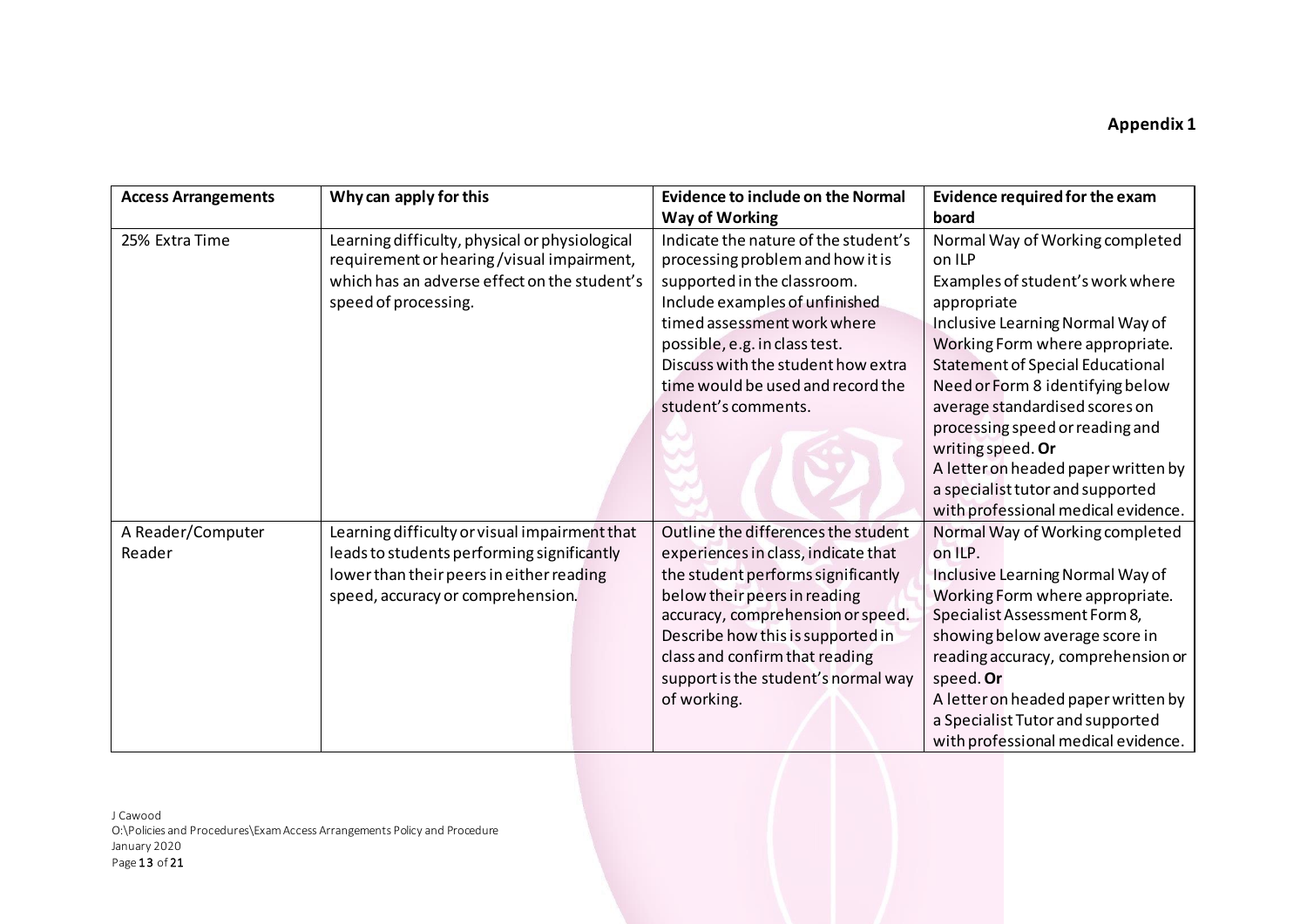| Scribe             | Physical disability, visual impairment,         | Describe the nature of the difficulty. | Normal Way of Working completed     |
|--------------------|-------------------------------------------------|----------------------------------------|-------------------------------------|
|                    | learning difficulty, or injury restricting      | Include examples of handwriting        | on ILP                              |
|                    | writing.                                        | and scribed work, and comment on       | Inclusive Learning Normal Way of    |
|                    | Student's writing cannot be read by others.     | quality of language.                   | Working form where appropriate      |
|                    | Writes so slowly that even with the extra       | Outline how needs are supported in     | examples of student's work          |
|                    | time the students would be unable to finish.    | class and confirm that using a scribe  | Specialist assessment Form 8,       |
|                    | In all cases, the student is unable to use a PC | is the student's normal way of         | indicating severe problems of       |
|                    | or braille as an alternative.                   | working.                               | legibility, incomprehensibility or  |
|                    |                                                 |                                        | processing speed. Or                |
|                    |                                                 |                                        | A letter on headed paper written by |
|                    |                                                 |                                        | a Specialist Tutor and supported    |
|                    |                                                 |                                        | with professional medical evidence. |
| Supervised         | Social emotional and mental health              | Describe how the student is            | Normal way of working completed     |
| <b>Rest Breaks</b> | condition, medical condition, or physical       | supported within the classroom and     | on the ILP                          |
|                    | disability, which requires the students to      | how rest breaks are used.              | Inclusive Learning Normal Way of    |
|                    | need rest breaks to sustain performance in      | Include medical evidence or other      | Working where appropriate.          |
|                    | examinations.                                   | evidence where appropriate.            | A letter on headed paper written by |
|                    |                                                 |                                        | a Specialist Tutor and supported    |
|                    |                                                 |                                        | with professional medical evidence. |
| Separate Room      | Social emotional or mental health condition     | Describe the nature of the             | Normal Way of Working completed     |
|                    | with a psychological need that will lead to     | problem/need and how it is             | on the ILP                          |
|                    | poor performance within normal exam             | supported in the classroom. Include    | Inclusive learning Normal way of    |
|                    | conditions.                                     | medical or other evidence where        | Working Form where appropriate.     |
|                    | Medical condition which will cause a            | possible.                              | A letter on headed paper written by |
|                    | distraction to others students.                 | Discuss the option of being in a       | a Specialist Tutor and supported    |
|                    |                                                 | small group and record the outcome     | with professional medical evidence  |
|                    |                                                 | of this discussion.                    |                                     |

J Cawood O:\Policies and Procedures\Exam Access Arrangements Policy and Procedure January 2020 Page  $14$  of  $21$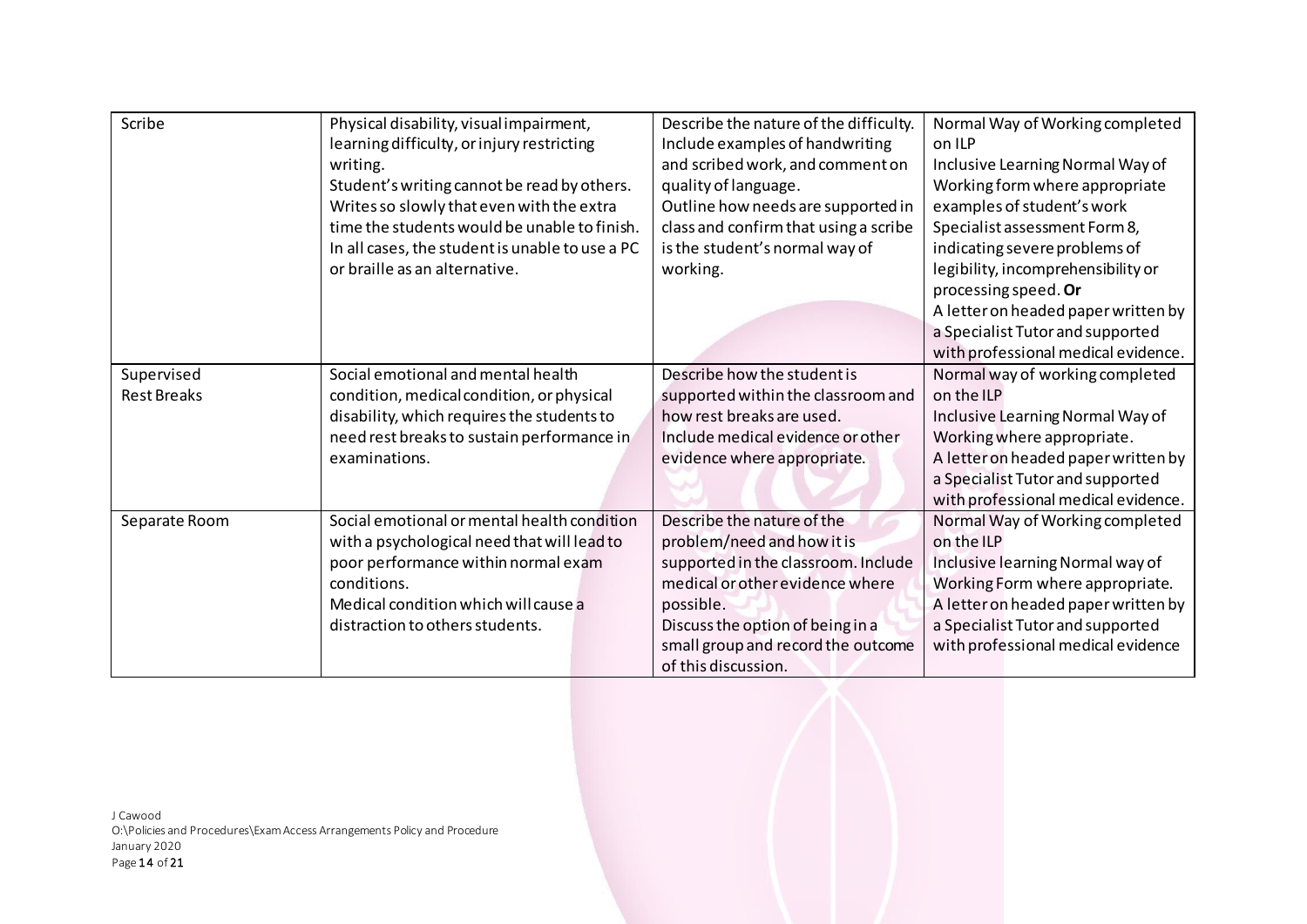| Small Shared Room (5 or | Social, emotional or mental health difficulty,  | Describe the nature of the            | Normal Way of Working completed     |
|-------------------------|-------------------------------------------------|---------------------------------------|-------------------------------------|
| 15)                     | learning difficulty, learning difficulty or     | problem/need and how it is            | on the ILP                          |
|                         | medical condition, which can lead to lack of    | supported in the classroom. Include   | Inclusive Learning Normal Way of    |
|                         | focus or easily distracted, and can lead to     | medical or other evidence where       | Working where appropriate.          |
|                         | exam performance being seriously impaired.      | possible.                             | A letter on headed paper written by |
|                         |                                                 |                                       | a Specialist Tutor and supported    |
|                         |                                                 |                                       | with professional medical evidence  |
| Prompt                  | Social, emotional or mental health difficulty,  | Outline the difficulties the student  | Normal Way of Working completed     |
|                         | learning difficulty or medical condition,       | experiences in class, and how the     | on the ILP                          |
|                         | which can lead to lack of focus or easily       | student is prompted and monitored.    | Inclusive Learning Normal Way of    |
|                         | distracted, and can lead to exam                | Request medical evidence where        | working where appropriate.          |
|                         | performance being seriously impaired.           | possible.                             | A letter on headed paper written by |
|                         |                                                 |                                       | a Specialist Tutor and supported    |
|                         |                                                 |                                       | with professional medical evidence  |
| Use of a Word Processor | Slow handwriting speed, illegible handwriting   | Describe the nature of the student's  | Normal Way of Working completed     |
|                         | or hand writing that deteriorates under         | difficulties.                         | on the ILP                          |
|                         | stress.                                         | Provide evidence of student's         | Inclusive Learning Normal Way of    |
|                         | Injury or physical disability where this is the | handwritten and typed scripts, and    | Working Form where appropriate.     |
|                         | normal way of working.                          | note differences in quality of        | Examples of types and hand-written  |
|                         |                                                 | language or rate of writing. Confirm  | scripts                             |
|                         |                                                 | that the use of a PC is normal way of | Specialist Assessment Form 8,       |
|                         |                                                 | working in class.                     | showing below average score in      |
|                         |                                                 |                                       | writing speed and or legibility. Or |
|                         |                                                 |                                       | A letter on headed paper written by |
|                         |                                                 |                                       | a Specialist Tutor and supported    |
|                         |                                                 |                                       | with professional medical evidence. |
| Overlay                 | Learner experiences visual disturbance and      | Evidence of need not necessary        | No further evidence required.       |
|                         | uses an overly in class.                        |                                       | Student is responsible for bringing |
|                         |                                                 |                                       | in their own overlay to the exam.   |
|                         |                                                 |                                       |                                     |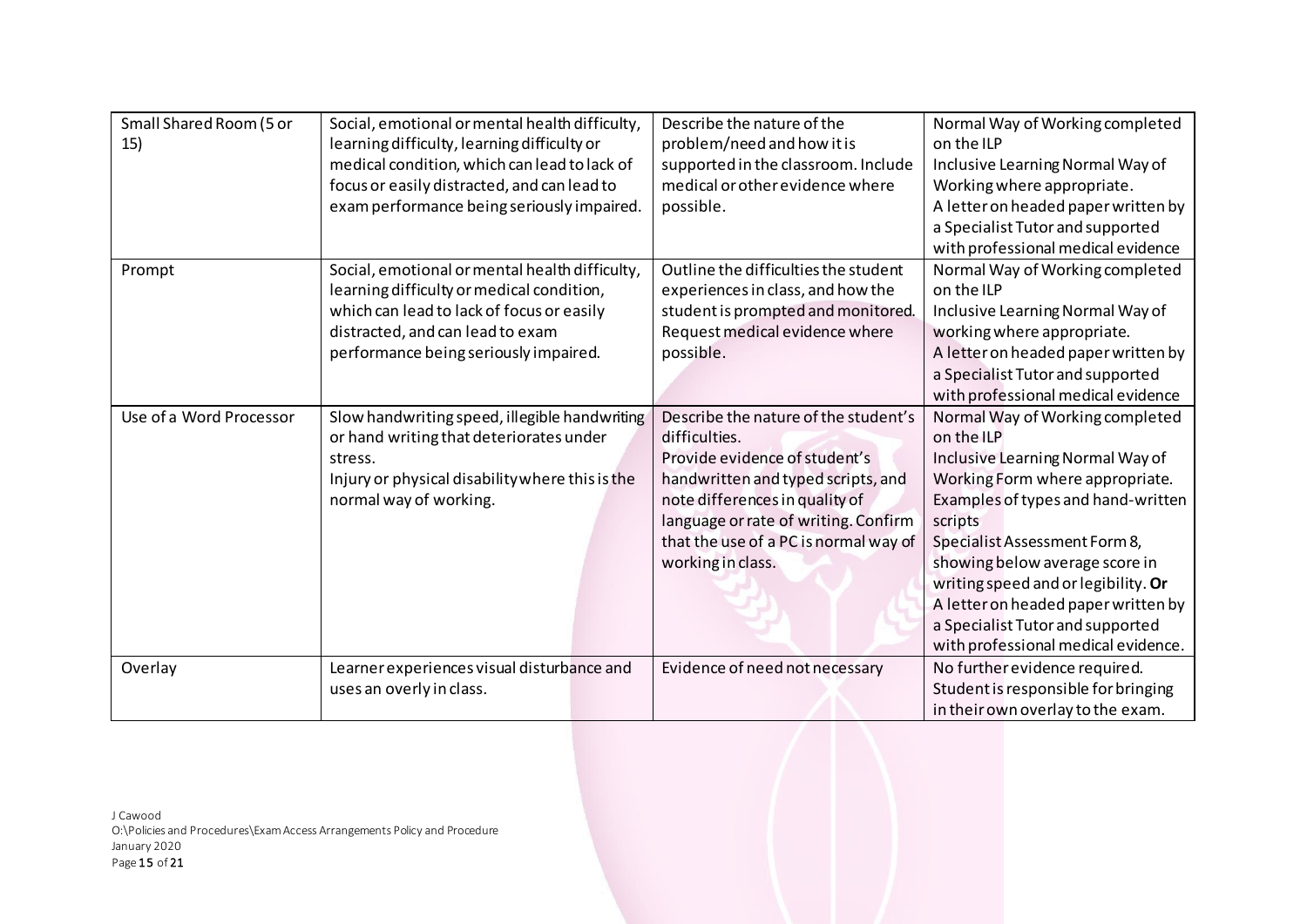# **Appendix 2**

# **Access Arrangements**

# **Handout for Readers, Scribes and Prompters**

# **Access Arrangements Available include:**

- 25% extra time
- More than 25% extra time in exceptional circumstances
- Rest breaks
- Reader/Computer Reader
- Reading aloud (with a Reading pen)
- **Scribe**
- Use of a Word Processor
- Sign language Interpreter
- Oral language Modifier (changes in carrier language)
- Use of a Bilingual Dictionary
- Practical Assistant
- Prompter
- Photocopying onto coloured paper

#### **Within the Exam setting, you undertake a new role:**

Staff member acting as an invigilator:

'I am a different person in exams'

- I can only help in certain ways
- I can't give you clues like I do in lessons
- I can't give you examples like I do in lessons
- I can't tell you if your answers are right or wrong
- I can't check your work to see if you have understood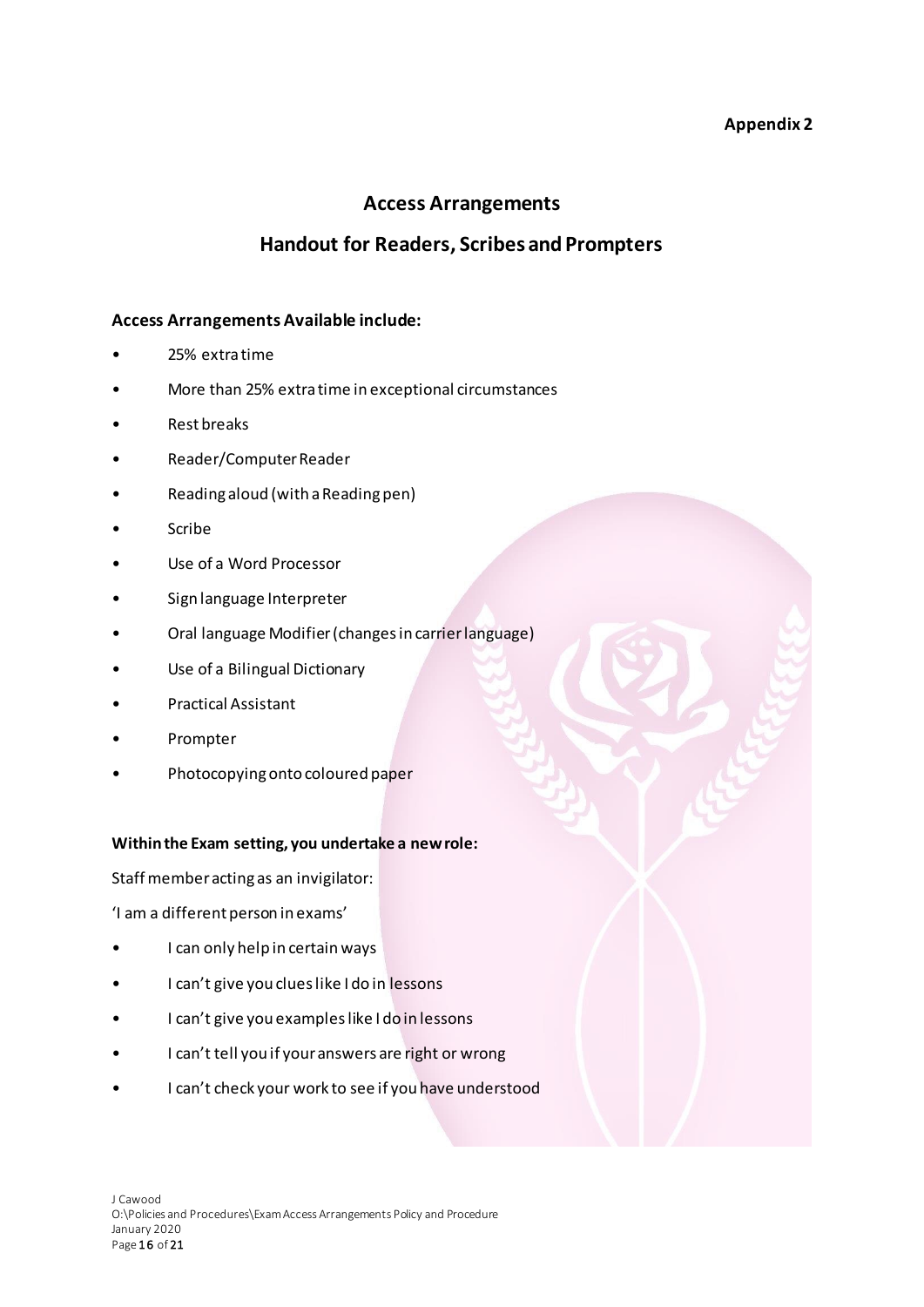#### **Candidate's new role:**

'Your behaviour in exams needs to be different'

- You can't walk round or go to the toilet
- You can't use the computer to check things
- You have to leave your bag in a designated area
- You can only take what you need for the exam (such as a pen and pencil)
- No books or mobile phones
- You must be quiet and put your hand up if you need help
- You might need to stay until everyone has finished their exam

#### **Supervised Rest Breaks**

For Candidates who have:

- Concentration problems
- Medical problems
- Psychological problems

#### **Rest breaks take place:**

- In the exams room
- Outside if supervised (do not discuss the content of the exam)
- Add time taken to the end of the exam

#### **Readers/Computer Readers**

In papers testing reading (e.g. English)

- Human reader can read instructions, not questions/text
- Computers readers can read instructions AND questions/text (as it gives the candidate independence)
- Not allowed in papers where proofreading is being assessed.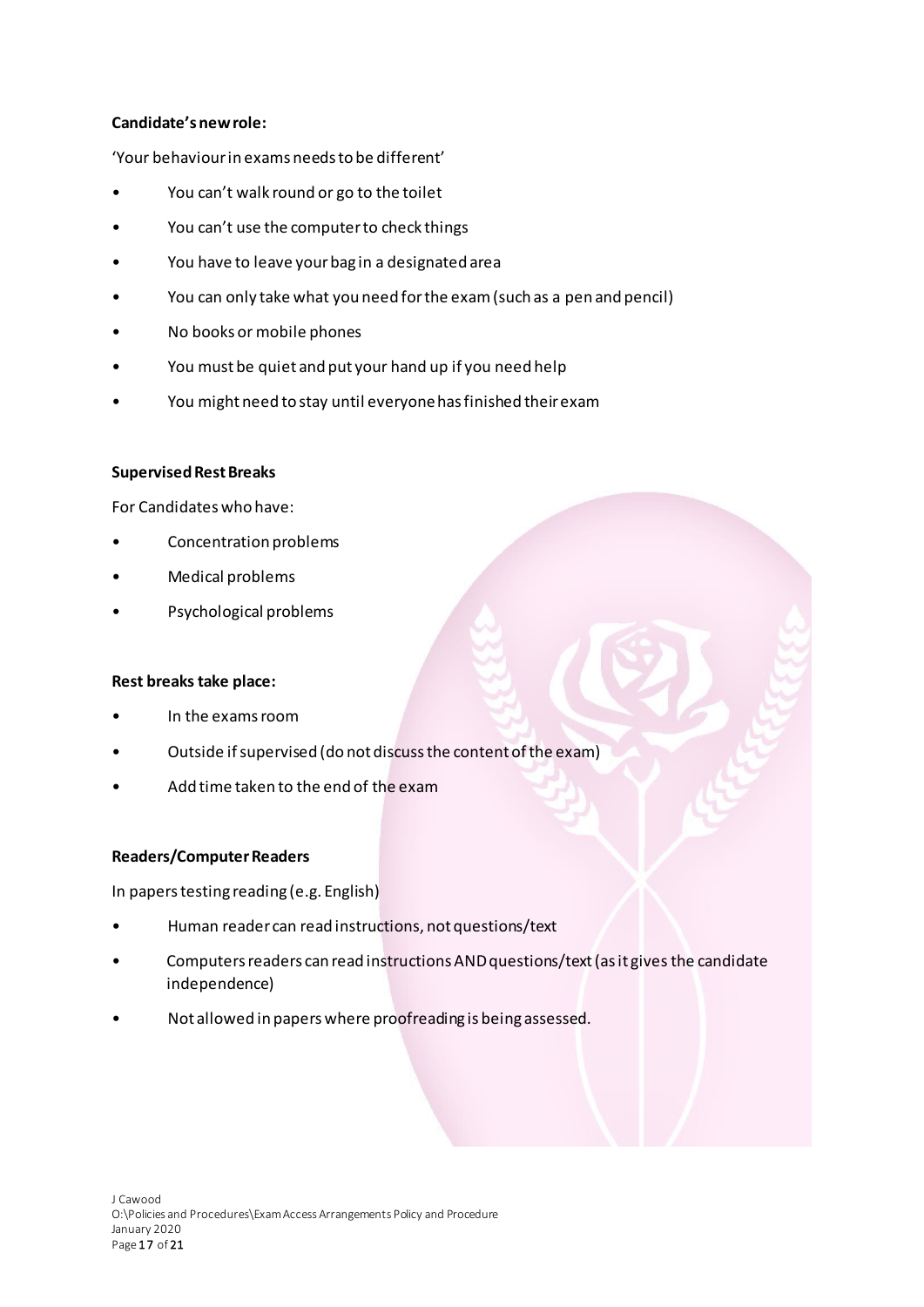#### **A Reader**

- Responsible adult, not a friend relative or peer
- Capable of reading the material involved
- Can read single words, sentences or all parts of the paper as instructed by the students
- Re-read if candidate indicates specific need for help
- Read back the answer at candidate's request without emphasis on errors
- Can also be a scribe (if permission for both)
- Not the candidate's subject teacher
- Must not be overheard
- If working, 1:1 the reader can also act as an invigilator (roving invigilator required to check regularly)
- Not explain or clarify or advise on timing or order
- In multiple choice consider reading the stem again for each option
- When pointing take care not to indicate the answer
- May read numbers printed in figures as words (e.g., 356 would be read as three hundred and fifty-six, but when reading the number, it should also be pointed to on the question paper). An exception to this would be when the question is asking for a number to be written in words (e.g. in Maths, write the number 356 in words)
- Must not decode any symbols (e.g. mathematical or scientific) and unit abbreviations, e.g.  $2<sup>2</sup>$  should not be read as two squared, but the function simply pointed to y the reader. Part of the assessment is recognising what  $2<sup>2</sup>$  means. Similarly, if the symbol > is printed, it should not be read as 'greater than' but simply pointed to by the reader.

# **Scribe/Speech Recognition Technology**

For candidates who cannot communicate in writing by any other means due to:

- Illegible writing/spelling
- Incomprehensible grammar
- Very slow, extra time is not enough
- Cannot physically manipulate a pen

#### It must be:

The student's normal way of working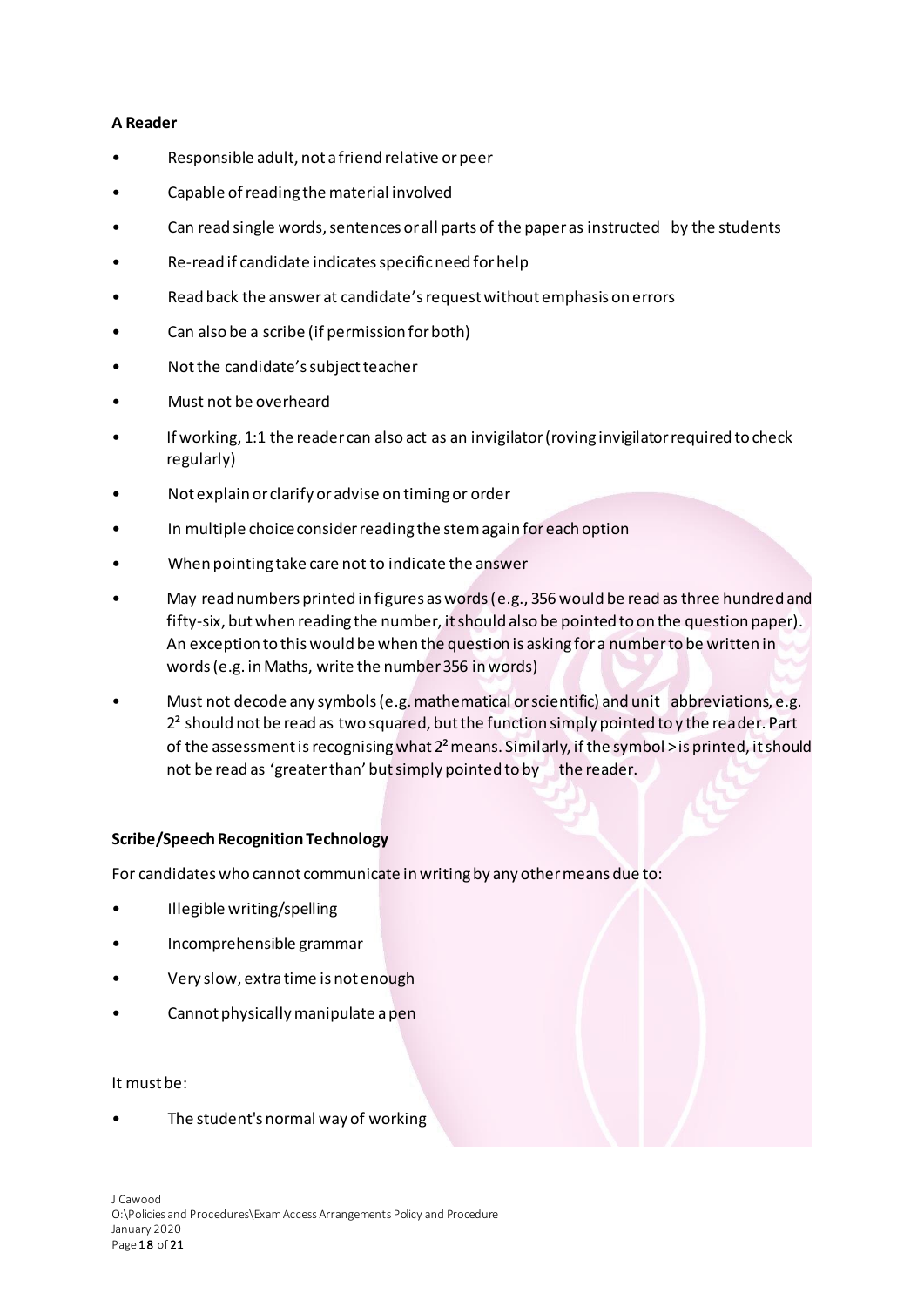The student may need to dictate:

- Punctuation in English/English Literature
- Spelling in Modern Foreign Languages

# **A Scribe:**

- A responsible adult, not friend, relative or peer
- Can write or word process
- Can also be a Reader (if permission for both)
- Not the candidate's subject teacher
- On candidate's request, can read back parts of the script
- Must not be overheard
- If working 1:1, the scribe also acts as an invigilator (roving invigilator required to check regularly)
- Not give factual help or advise on timing or order
- Must complete and place form 2 (JCQ/scribe) inside the candidate's exam booklet

#### **Prompter**

For candidates who:

- Have little sense of time
- Lose concentration easily

#### **A Prompter is to keep the candidate focused on the question and:**

- May tap the desk or the candidate's arm
- Say the candidate's name
- Give specific prompts verbally or on cards
- Must not communicate in any other way
- Must not give factual help or offer suggestions
- Must not advise on question order or choice
- Could be the invigilator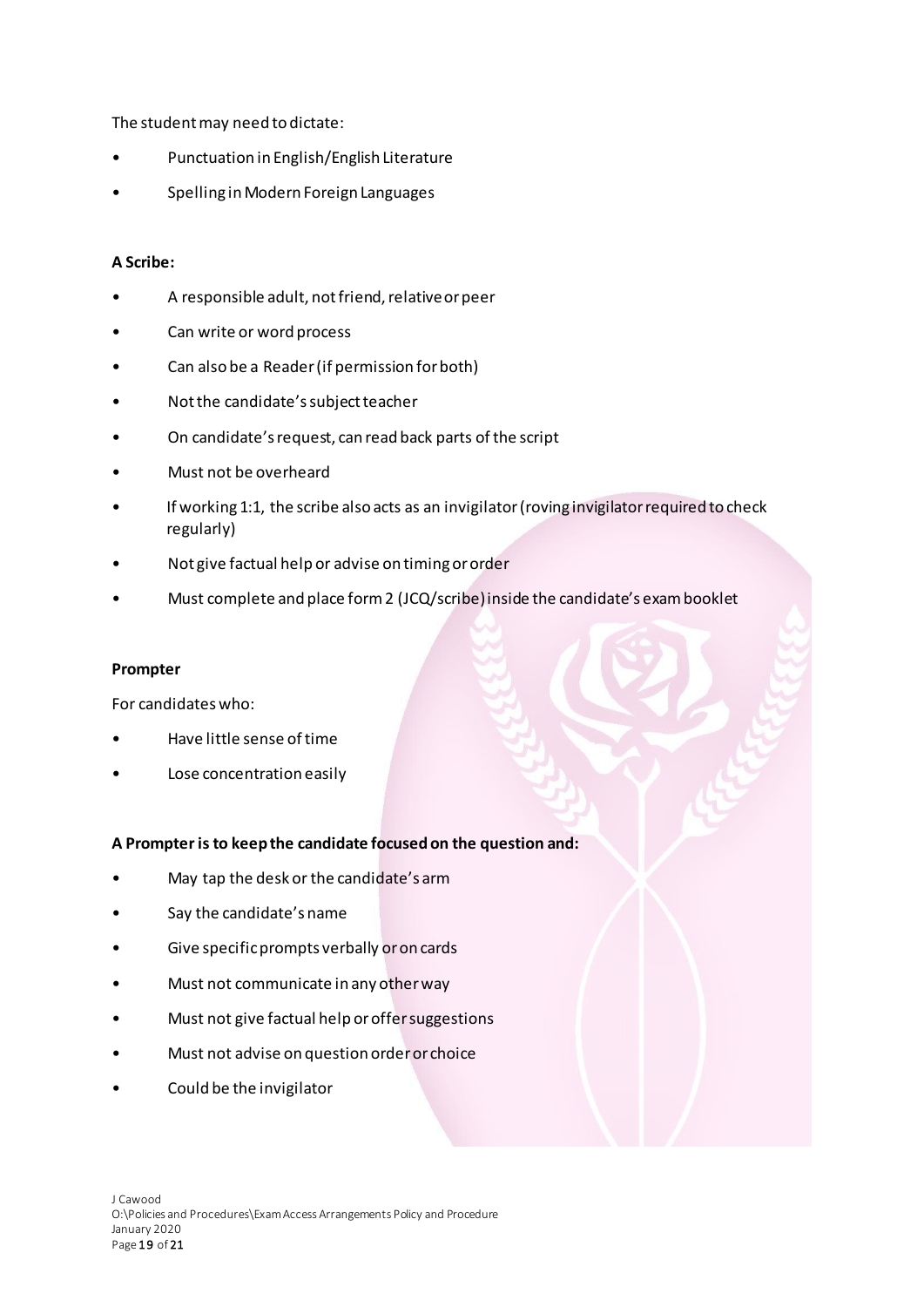# **Failure to comply …**

'is defined as putting into place Access Arrangements not agreed by the awarding bodies or permitting Access Arrangements within the centre which are not supported by appropriate evidence'.

'may constitute malpractice which may impact on the candidate's result'.

'failure of Reader/Scribe/prompt to abide by the regulations can lead to the disqualification of a candidate'.